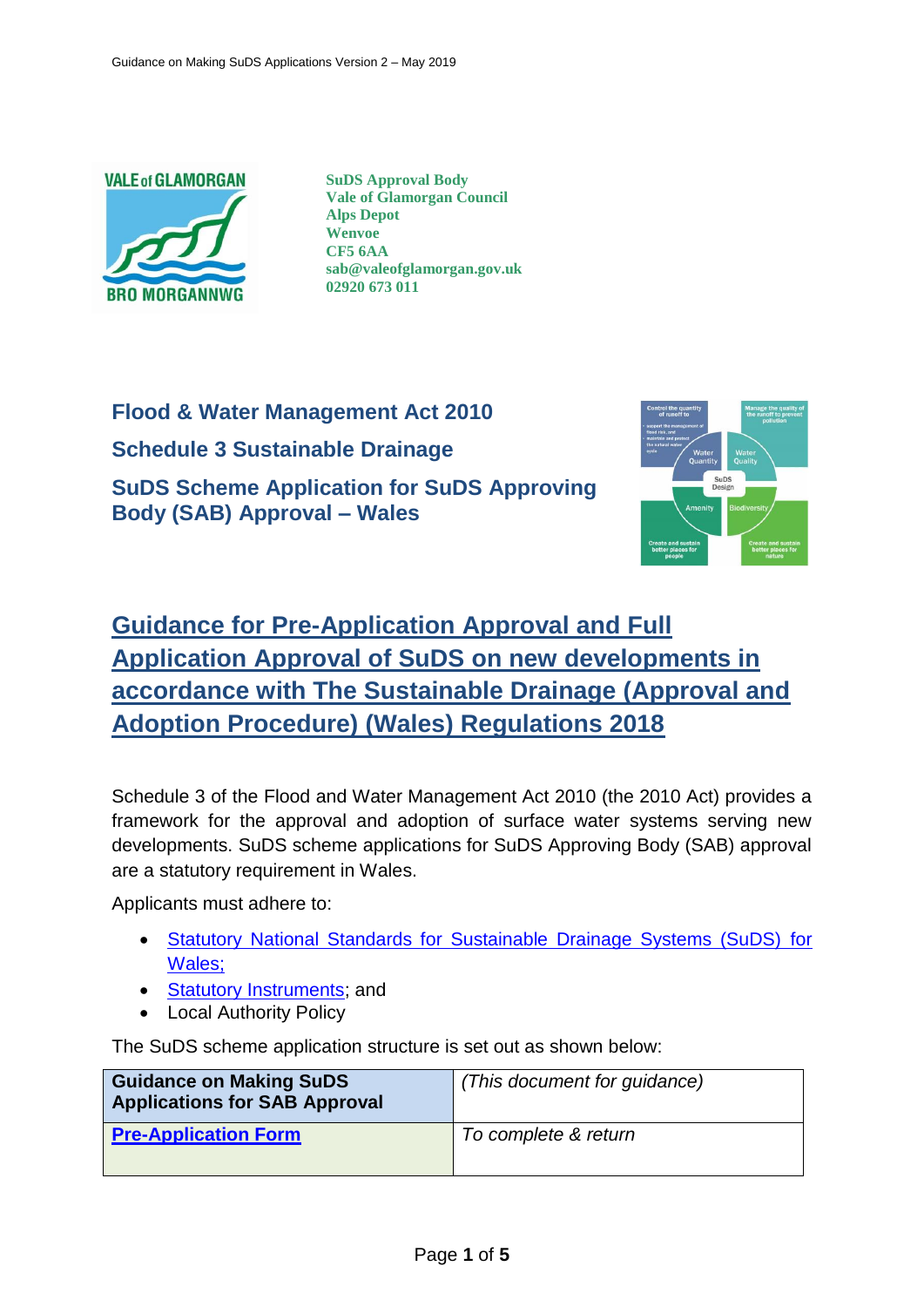| <b>Guidance on Completing the Pre-</b><br><b>Application Form</b> – including specific<br>information and evidence required to<br>support the application. | (For guidance)         |
|------------------------------------------------------------------------------------------------------------------------------------------------------------|------------------------|
| <b>Full Application Form</b>                                                                                                                               | (To complete & return) |
| <b>Guidance on Completing the Full</b><br><b>Application Form</b> – including specific<br>information and evidence required to<br>support the application. | (For quidance)         |
| <b>Application Form for Approval of</b><br><b>Details Required by Conditions</b>                                                                           | (To complete & return) |

(Use hyperlinks above to directly access the specific Forms and Guidance.)

Applications for approval must be submitted using the **Pre-Application** and **Full Application** forms provided by the SAB. **USE OF THESE FORMS IS MANDATORY** as they have been developed to ensure your application has regard to the statutory requirements for SuDS.

These forms are for SAB approval ONLY, and you are advised to also engage early, and directly, with the LPA and all other relevant organisations that may have an interest in your SuDS scheme proposal, including the SAB statutory consultees listed below:

- o Sewerage undertaker;
- o Natural Resources Wales;
- o Highway Authority;
- o Canal & River Trust; and
- o Internal Drainage Districts (NRW).

You are advised to commence **Pre-Planning Application discussions** with the LPA at the earliest opportunity and undertake discussions with both the SAB and the LPA simultaneously.

Development on site should not commence until formal **Planning Approval** AND **Full SAB Approval** has been given.

It is important that you keep SAB officers and planning officers informed of progress and decisions with regard to the planning application and the SAB application, as they are separate applications, with different requirements, timescales and approval bodies.

Engaging in **Pre-Application discussions** with the SAB at the outset of your SuDS concept design is strongly advised. Effective **Pre-Application discussions** and **Master Planning** can ensure a robust, cost effective and viable surface water management strategy and SuDS scheme design. SAB can help you determine the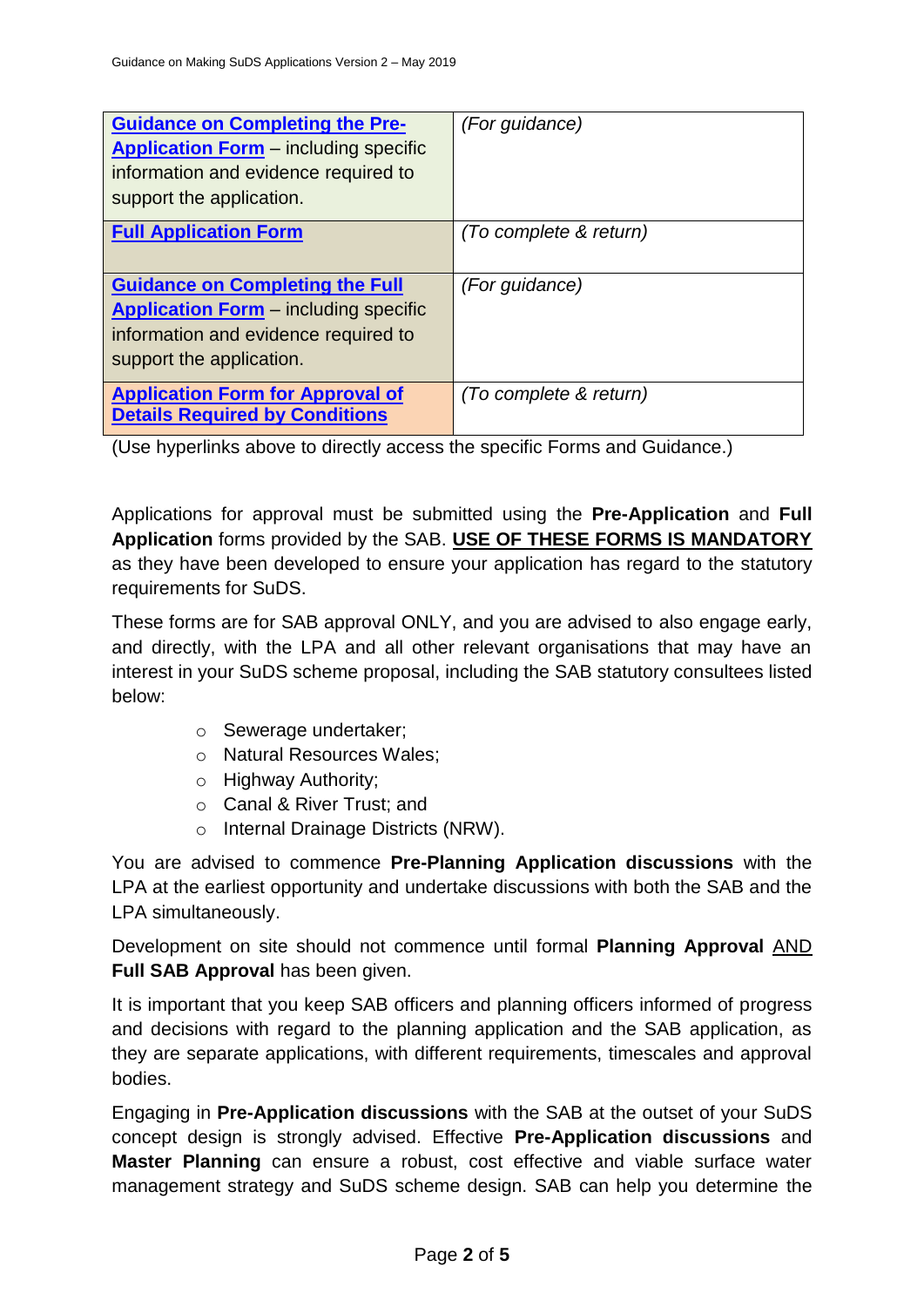optimum SuDS solution for your site by providing an early indication of what may or may not comply with the **National SuDS Standards**.

Please provide as much technical information as possible to the SAB to enable a considered and reasoned response to be given at both **Pre-Application and Full Application stages.** i.e. the more information provided at the **Pre-Application stage**, the more detailed technical advice can be given.

The site-specific surface water drainage assessment and SuDS requirements should be integrated with the **Flood Consequences Assessment (FCA)**, and an integrated **Flood and Surface Water Drainage Report** should be provided to both the LPA and the SAB.

With specific regard to the **Pre-Application**:

- A **Pre-Application fee** may be charged by the SAB;
- To ensure a **Valid Application**, all questions on the form MUST be answered, and as much initial supporting information as possible should be provided as indicated in the **[Guidance on completing the Pre-Application Form](file://///valeofglamorgan/sharetree/highways/engservices/engprojects/2183%20-%20FWMA%20Schedule%203%20Implementation/Application%20Form/Pre-App%20Form%20FINAL%20Version%2005_11_18.docx)**;
- Your response to questions should reflect the specific requirements of the Statutory National Standards;
- Once your application form together with any supporting material has been correctly submitted to the SAB, it will be **validated**;
- Please be aware that if the questions have not been answered as indicated on the form, and by the requirements above, your application may be **refused**;
- However; if deemed to be a **Valid Application**, your submission will be technically assessed, and a SAB officer will contact you to commence **Pre-Application discussions**;
- There is no statutory timescale relating to the **Pre-Application process.** This enables an appropriate amount of time to be spent discussing, developing and agreeing your SuDS scheme design proposals (from early concept to final design), along with other related matters, with SAB officers; all prior to your Full Application submission;
- To enable productive **Pre-Application discussions**, it's important that you provide as much initial technical information as early as possible in the development process. This will assist "development specific" discussions to commence on: site and development characterisation, surface water subcatchments and flow routes, and overall concept design etc.;
- Early reference to the statutory documents listed in this guidance should be made, and the site viability to accept an appropriate SuDS scheme considered carefully, prior to the submission of a **Pre-Application**; and
- All technical and non-technical discussions with SAB should be undertaken as part of the **Pre-Application stage**, as only in exceptional circumstances, will SAB contact you during its assessment of the Full SuDS Scheme Application.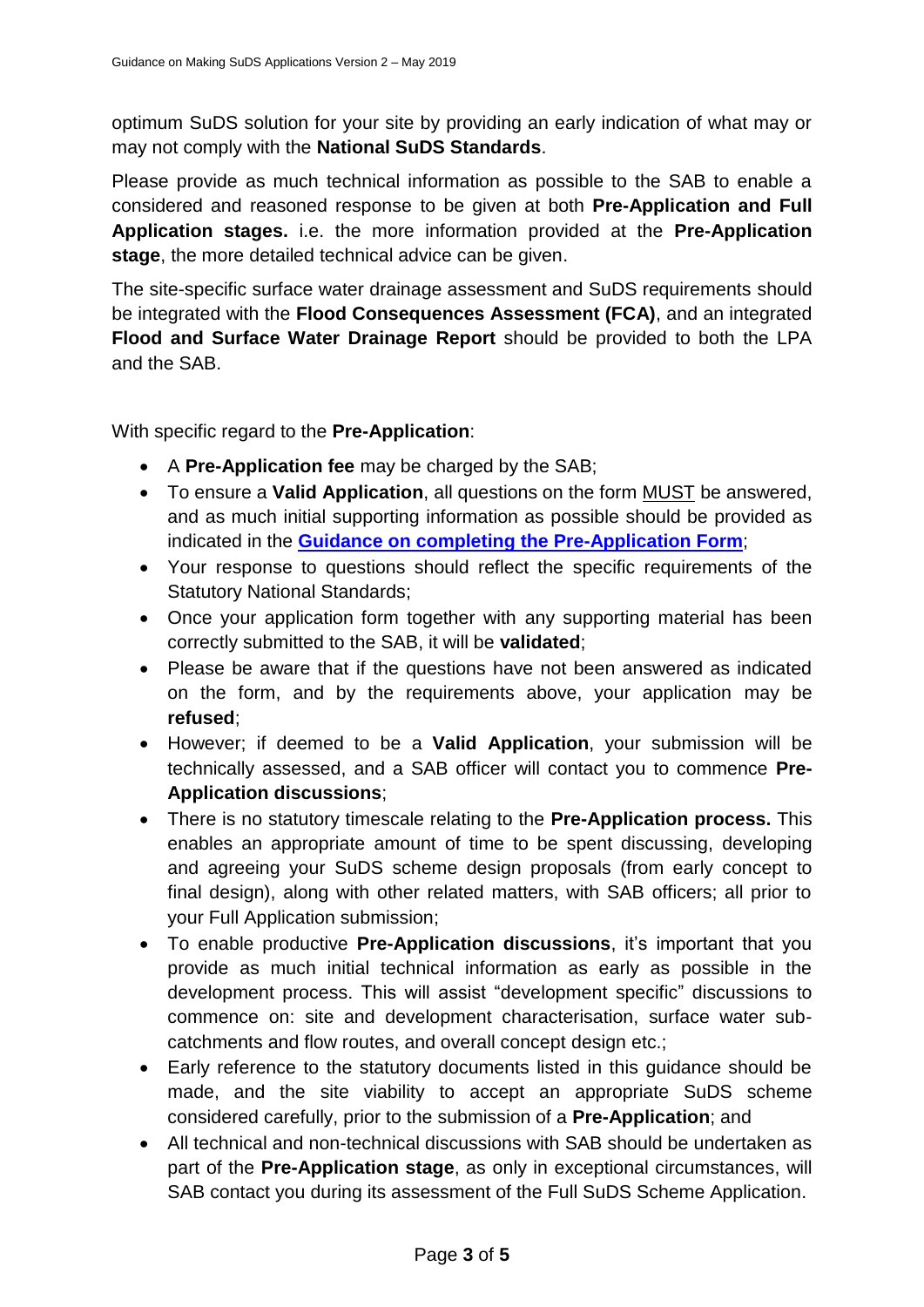With specific regard to the **Full Application**:

- To ensure a **Valid Application**, all questions on the form MUST be answered, and ALL supporting material MUST be submitted as indicated in the **[Guidance on completing the Full Application Form](file://///valeofglamorgan/sharetree/highways/engservices/engprojects/2183%20-%20FWMA%20Schedule%203%20Implementation/Application%20Form/Full%20App%20Form%20FINAL%20Version%2005_11_18.docx)** (or as otherwise agreed with the SAB);
- Your response to questions should be comprehensive and reflect the specific requirements of the Statutory National Standards;
- Once your application form together with any supporting material has been submitted to the SAB, it will be **validated**;
- **Please be aware that if the questions have not been answered as indicated on the form and by the requirements above, your application will be automatically refused;**
- If deemed to be a **valid application**, your submission will be technically assessed by the SAB;
- Once a **Full SuDS Scheme Application** is received, the SAB will determine it solely on the written technical and other information submitted with the full application;
- Only in exceptional circumstances, will SAB contact you during its assessment of the **Full SuDS Scheme Application**, therefore it's essential that any technical uncertainties or issues are dealt with by all parties as part of the Pre-Application process, and prior to the **Full Application** being submitted;
- In accordance with the statutory requirements, SAB will notify you of the outcome of its technical assessment of your **Full Application**; and
- The **Full Application** may be **Approved** subject to **Conditions** or it may be **Refused,** in which case you will be informed of the reasons why.

Applicants should refer to key national and local documents prior to, and during the concept design, detailed design, SAB and LPA approvals, construction, adoption, operation & maintenance of a SuDS scheme. These include:

- o [Sustainable Drainage Systems \(SuDS\) Manual -](https://www.ciria.org/Resources/Free_publications/SuDS_manual_C753.aspx) (CIRIA C753)
- o [Technical Advice Note 15 \(TAN15\) Development and Flood Risk](https://gov.wales/topics/planning/policy/tans/tan15/?lang=en)
- o [Development and Flood Risk Guidance for the Construction Industry –](https://www.ciria.org/ProductExcerpts/C624.aspx) [\(CIRIA 624\)](https://www.ciria.org/ProductExcerpts/C624.aspx)
- o Rainfall Run-off Management for Developments Environment Agency Report sc030219
- o Planning for SuDS [Making it Happen CIRIA C687](https://www.ciria.org/Resources/Free_publications/Planning_for_SuDS_ma.aspx)
- o [Site Handbook for the Construction of SuDS -](https://www.ciria.org/Resources/Free_publications/site_handbook_SuDS.aspx) CIRIA C698
- o [Guidance on the Construction of SuDS 2017 \(C768\)](https://www.ciria.org/Resources/Free_publications/Guidance_on_the_construction_of_SuDS_-_C768.aspx)